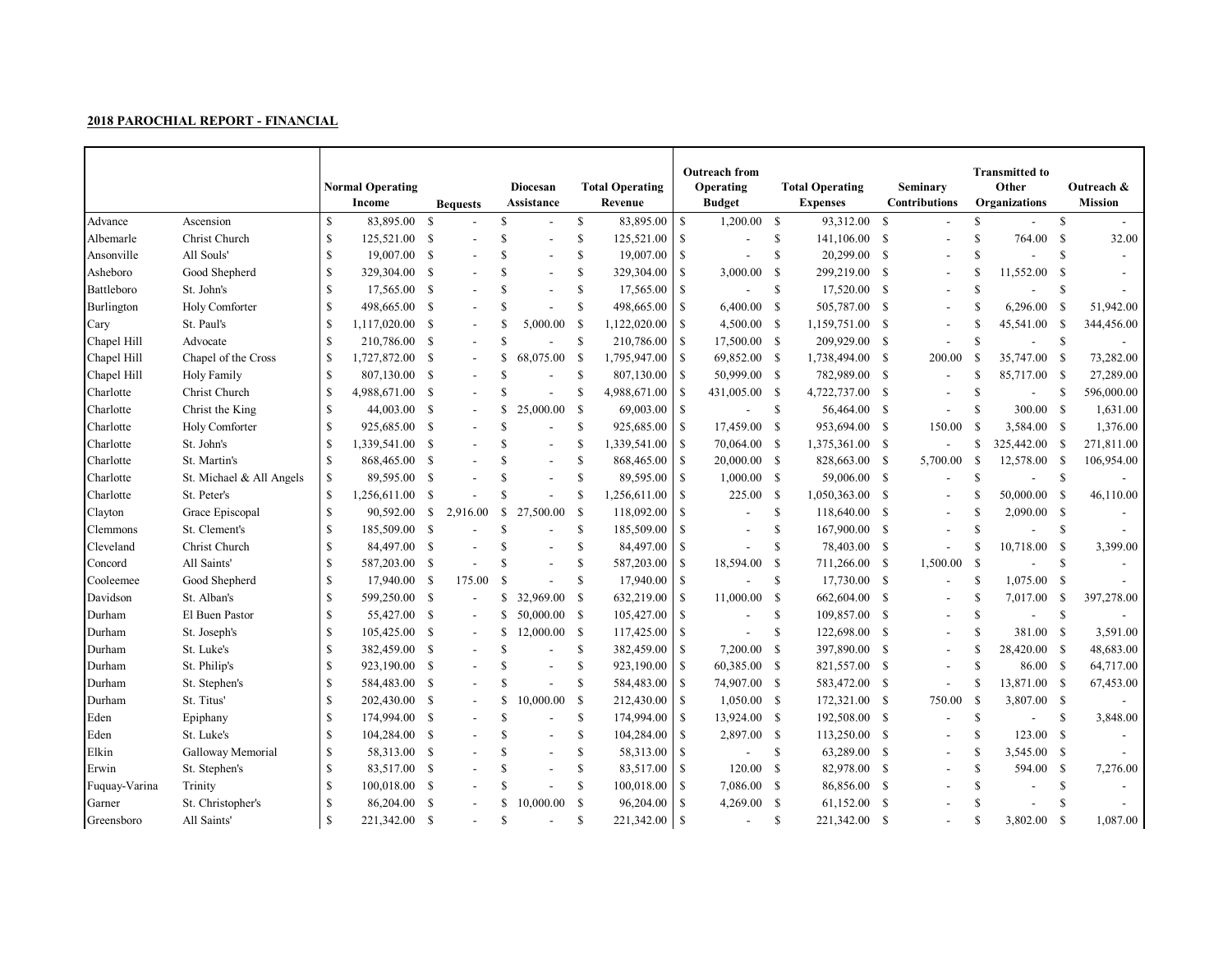|                   |                     |               | <b>Normal Operating</b><br>Income |              | <b>Bequests</b> |               | Diocesan<br>Assistance   |               | <b>Total Operating</b><br>Revenue |               | <b>Outreach from</b><br>Operating<br><b>Budget</b> |               | <b>Total Operating</b><br><b>Expenses</b> |     | Seminary<br><b>Contributions</b> |               | <b>Transmitted to</b><br>Other<br>Organizations |               | Outreach &<br><b>Mission</b> |
|-------------------|---------------------|---------------|-----------------------------------|--------------|-----------------|---------------|--------------------------|---------------|-----------------------------------|---------------|----------------------------------------------------|---------------|-------------------------------------------|-----|----------------------------------|---------------|-------------------------------------------------|---------------|------------------------------|
| Greensboro        | Holy Spirit         | <b>S</b>      | 47,161.00                         | -S           |                 | S             | 5,000.00                 | <sup>S</sup>  | 52,161.00                         | $\mathbb{S}$  | 2,740.00 \$                                        |               | 55,914.00                                 | -S  |                                  | $\mathbf S$   | 850.00                                          | -S            | 8,994.00                     |
| Greensboro        | <b>Holy Trinity</b> | <sup>\$</sup> | 1,894,125.00 \$                   |              |                 | $\mathbf S$   |                          | \$            | 1,894,125.00                      | S             | 139,517.00 \$                                      |               | 1,876,814.00 \$                           |     | $\overline{\phantom{a}}$         | \$.           | 2,000.00                                        | - S           | 586,234.00                   |
| Greensboro        | Redeemer            |               | 2018 Parochial Report Not Filed   |              |                 |               |                          |               |                                   |               |                                                    |               |                                           |     |                                  |               |                                                 |               |                              |
| Greensboro        | St. Andrew's        | <sup>\$</sup> | 301,719.00 \$                     |              |                 | <sup>S</sup>  | $\overline{a}$           | \$            | 301,719.00                        | <b>S</b>      | 663.00                                             | -S            | 411,473.00 \$                             |     | 1,750.00                         | - \$          |                                                 | <sup>\$</sup> | 15,584.00                    |
| Greensboro        | St. Barnabas'       | -S            | 130,903.00 \$                     |              |                 | S             | $\overline{\phantom{a}}$ | $\mathbb{S}$  | 130,903.00                        | S             |                                                    | \$            | 131,594.00 \$                             |     | 1,312.00                         | - \$          | 8,576.00                                        | - \$          |                              |
| Greensboro        | St. Francis         | <sup>S</sup>  | 646,350.00                        | <b>S</b>     |                 | \$.           | $\overline{a}$           | \$            | 646,350.00                        | \$            |                                                    | $\mathbb{S}$  | 693,681.00 \$                             |     | $\blacksquare$                   | <sup>S</sup>  | 26,494.00                                       | - \$          | 14,872.00                    |
| Halifax           | St. Mark's          |               | 41,588.00 \$                      |              |                 | <sup>\$</sup> | $\overline{\phantom{a}}$ | \$            | 41,588.00                         | S             |                                                    | $\mathbb{S}$  | 36,631.00 \$                              |     |                                  | <sup>\$</sup> |                                                 | \$            |                              |
| Hamlet            | All Saints'         | <sup>\$</sup> | 52,797.00 \$                      |              |                 | <sup>\$</sup> | $\overline{a}$           | \$            | 52,797.00                         | <sup>\$</sup> | 100.00                                             | <sup>\$</sup> | 53,032.00 \$                              |     |                                  | \$            | $\blacksquare$                                  | S             | 2,000.00                     |
| Haw River         | St. Andrew's        |               | 82,928.00 \$                      |              |                 | \$.           | $\overline{\phantom{a}}$ | S.            | 82,928.00                         | S             |                                                    | <sup>\$</sup> | 80,021.00 \$                              |     |                                  | \$            | 590.00                                          | -S            |                              |
| Henderson         | Holy Innocents      | -S            | 283,591.00 \$ 16,406.00           |              |                 | <sup>\$</sup> | $\overline{\phantom{a}}$ | \$            | 283,591.00                        | \$            | 2,400.00                                           | - S           | 213,495.00 \$                             |     | 2,400.00                         | - \$          | 16,005.00                                       | - S           | 32,208.00                    |
| Henderson         | St. John's          | -S            | 12,409.00 \$                      |              |                 | <b>S</b>      | $\overline{\phantom{a}}$ | S.            | 12,409.00                         | <sup>\$</sup> | 250.00                                             | - \$          | 11,178.00 \$                              |     |                                  | \$            |                                                 | -S            | 250.00                       |
| <b>High Point</b> | St. Christopher's   | -S            | 201,985.00 \$                     |              |                 | <sup>S</sup>  | $\overline{\phantom{0}}$ | $\mathbb{S}$  | 201,985.00                        | <sup>\$</sup> |                                                    | <sup>\$</sup> | 201,208.00 \$                             |     |                                  | <sup>S</sup>  | $\overline{a}$                                  | \$            |                              |
| <b>High Point</b> | St. Mary's          | -S            | 853,353.00 \$                     |              |                 | <sup>\$</sup> | $\overline{a}$           | \$            | 853,353.00                        | <sup>\$</sup> | 28,306.00                                          | - S           | 846,160.00 \$                             |     | 8,500.00                         | -S            | 11,562.00                                       | - S           | 6,887.00                     |
| Hillsborough      | St. Matthew's       | <sup>S</sup>  | 517,961.00                        | - \$         |                 | \$.           | $\overline{\phantom{a}}$ | \$            | 517,961.00                        | <sup>\$</sup> | 28,258.00 \$                                       |               | 488,580.00 \$                             |     | 1,500.00                         | -S            | $6,346.00$ \$                                   |               | 17,469.00                    |
| Huntersville      | St. Mark's          | <sup>\$</sup> | 396,323.00 \$                     |              |                 | <sup>\$</sup> | $\overline{a}$           | \$            | 396,323.00                        | <sup>\$</sup> | 11,401.00 \$                                       |               | 388,868.00 \$                             |     | $\sim$                           | $\mathbb{S}$  | 620.00 \$                                       |               | 62,429.00                    |
| Jackson           | Saviour             | <sup>\$</sup> | 28,070.00 \$                      |              |                 | <sup>S</sup>  | $\overline{\phantom{a}}$ | S             | 28,070.00                         | <sup>\$</sup> | $1,750.00$ \$                                      |               | 46,334.00 \$                              |     |                                  | S             | 5,025.00                                        | - \$          |                              |
| Kernersville      | St. Matthew's       |               | 55,231.00 \$                      |              |                 | \$.           | $\overline{a}$           | \$            | 55,231.00                         | \$            | $1,230.00$ \$                                      |               | 64,969.00 \$                              |     |                                  | <b>S</b>      |                                                 | \$.           |                              |
| Laurinburg        | St. David's         | -S            | 69,396.00 \$                      |              |                 | <sup>\$</sup> | $\overline{\phantom{a}}$ | \$            | 69,396.00                         | S             | $2,262.00$ \$                                      |               | 55,704.00 \$                              |     |                                  | \$.           |                                                 | S             |                              |
| Lexington         | Grace               | <sup>S</sup>  | 315,452.00 \$                     |              |                 | <sup>\$</sup> | $\overline{a}$           | \$            | 315,452.00                        | S             | 743.00 \$                                          |               | 310,674.00                                | -S  |                                  | \$            |                                                 | S             | 165,139.00                   |
| Littleton         | St. Alban's         | -S            | 33,671.00 \$                      |              |                 | \$.           |                          | $\mathbb{S}$  | 33,671.00                         | S             | 1,200.00                                           | - S           | 51,106.00                                 | S   |                                  | \$.           | 1,400.00                                        | -S            |                              |
| Louisburg         | St. Matthias'       | <sup>S</sup>  | 11,887.00                         | -S           |                 | <sup>S</sup>  | 5,000.00                 | $\mathcal{S}$ | 16,887.00                         | -S            | $\blacksquare$                                     | \$            | 12,270.00                                 | -S  |                                  | \$            | $\overline{a}$                                  | \$            |                              |
| Louisburg         | St. Paul's          |               | 77,849.00                         | - \$         |                 | $\mathbf S$   | $\overline{\phantom{a}}$ | S.            | 77,849.00                         | S             | 300.00                                             | - S           | 72,521.00 \$                              |     |                                  | \$.           | $\overline{a}$                                  | <b>S</b>      | 923.00                       |
| Mayodan           | Messiah             | <sup>\$</sup> | 59,871.00                         | $\mathbf{s}$ | 2,570.00        | <sup>\$</sup> | $\overline{\phantom{a}}$ | \$            | 59,871.00                         | <sup>\$</sup> | 2,570.00 \$                                        |               | 63,601.00 \$                              |     |                                  | <sup>S</sup>  |                                                 | \$            |                              |
| Monroe            | St. Paul's          | $\mathcal{S}$ | 253,977.00 \$                     |              |                 | <sup>\$</sup> | $\overline{a}$           | S.            | 253,977.00                        | -S            | $2,400.00$ \$                                      |               | 195,430.00 \$                             |     |                                  |               | 2,340.00                                        | - S           | 2,429.00                     |
| Mooresville       | St. James'          |               | 2018 Parochial Report Not Filed   |              |                 |               |                          |               |                                   |               |                                                    |               |                                           |     |                                  |               |                                                 |               |                              |
| Mooresville       | St. Patrick's       | -S            | 470,649.00 \$                     |              |                 | <sup>\$</sup> | $\overline{a}$           | \$            | 470,649.00                        | -S            | 11,502.00 \$                                       |               | 440,795.00 \$                             |     | $\blacksquare$                   | S             | 23,718.00 \$                                    |               | 5,837.00                     |
| Mount Airy        | Trinity             | -S            | 198,668.00 \$ 33,131.00           |              |                 | <sup>\$</sup> |                          | \$            | 198,668.00                        | $\mathbb{S}$  |                                                    | \$            | 131,315.00 \$                             |     |                                  | <sup>S</sup>  | $\overline{a}$                                  | -S            | 15,546.00                    |
| Oxford            | St. Cyprian's       | -S            | 40,431.00 \$                      |              |                 | S             | 25,500.00                | <sup>\$</sup> | 65,931.00                         | <b>S</b>      | 2,679.00                                           | $\mathbb{S}$  | 62,657.00 \$                              |     | 80.00                            | -S            | 3,000.00 \$                                     |               | 3,347.00                     |
| Oxford            | St. Stephen's       | <sup>\$</sup> | 223,443.00 \$                     |              |                 | <sup>\$</sup> | $\overline{a}$           | <sup>\$</sup> | 223,443.00                        | -S            |                                                    | $\mathbb{S}$  | 236,968.00 \$                             |     | $\blacksquare$                   | <sup>\$</sup> | 14,230.00 \$                                    |               | 5,975.00                     |
| Pittsboro         | St. Bartholomew's   | <sup>\$</sup> | 154,039.00 \$                     |              |                 | <sup>\$</sup> | $\overline{\phantom{a}}$ | \$            | 154,039.00                        | -S            |                                                    | $\mathbb{S}$  | 173,422.00 \$                             |     | $\overline{\phantom{a}}$         | \$            | $\overline{\phantom{a}}$                        | <sup>\$</sup> | 31,616.00                    |
| Raleigh           | Christ Church       | <sup>\$</sup> | 2,853,271.00 \$                   |              |                 | <sup>\$</sup> |                          | S             | 2,853,271.00                      | -S            | 234,927.00                                         | - \$          | 2,853,271.00                              | - S |                                  | S.            | 188,955.00                                      | - S           | 147,102.00                   |
| Raleigh           | Good Shepherd       | -S            | 825,188.00 \$                     |              |                 | \$.           | $\overline{a}$           | \$            | 825,188.00                        | <b>S</b>      | 77,273.00 \$                                       |               | 953,052.00 \$                             |     |                                  | <sup>\$</sup> | $10,467.00$ \$                                  |               | 1,786.00                     |
| Raleigh           | Nativity            | -S            | 501,828.00 \$                     |              |                 | \$.           |                          | <sup>\$</sup> | 501,828.00                        | -S            | $10,000.00$ \$                                     |               | 498,272.00 \$                             |     |                                  | <sup>\$</sup> | $\overline{\phantom{a}}$                        | S             |                              |
| Raleigh           | St. Ambrose         | S             | 399,000.00 \$                     |              |                 | $\mathbb{S}$  | 10,000.00                | <sup>\$</sup> | 409,000.00                        | -S            | 2,058.00 \$                                        |               | 436,328.00 \$                             |     | 3,000.00                         | $\mathcal{S}$ |                                                 | S             | 5,500.00                     |
| Raleigh           | St. Mark's          | -S            | 298,597.00 \$                     |              |                 | <sup>\$</sup> |                          | \$            | 298,597.00                        | <b>S</b>      | 12,597.00 \$                                       |               | 318,651.00                                | -S  |                                  |               | 12,597.00                                       | - S           | 5,913.00                     |
| Raleigh           | St. Michael's       | -S            | 1,758,835.00                      | -S           |                 | \$.           |                          | S             | 1,758,835.00                      | <b>S</b>      | 42,255.00                                          | - \$          | 1,739,976.00                              | -S  |                                  | \$            | 172,914.00                                      | - \$          | 6,961.00                     |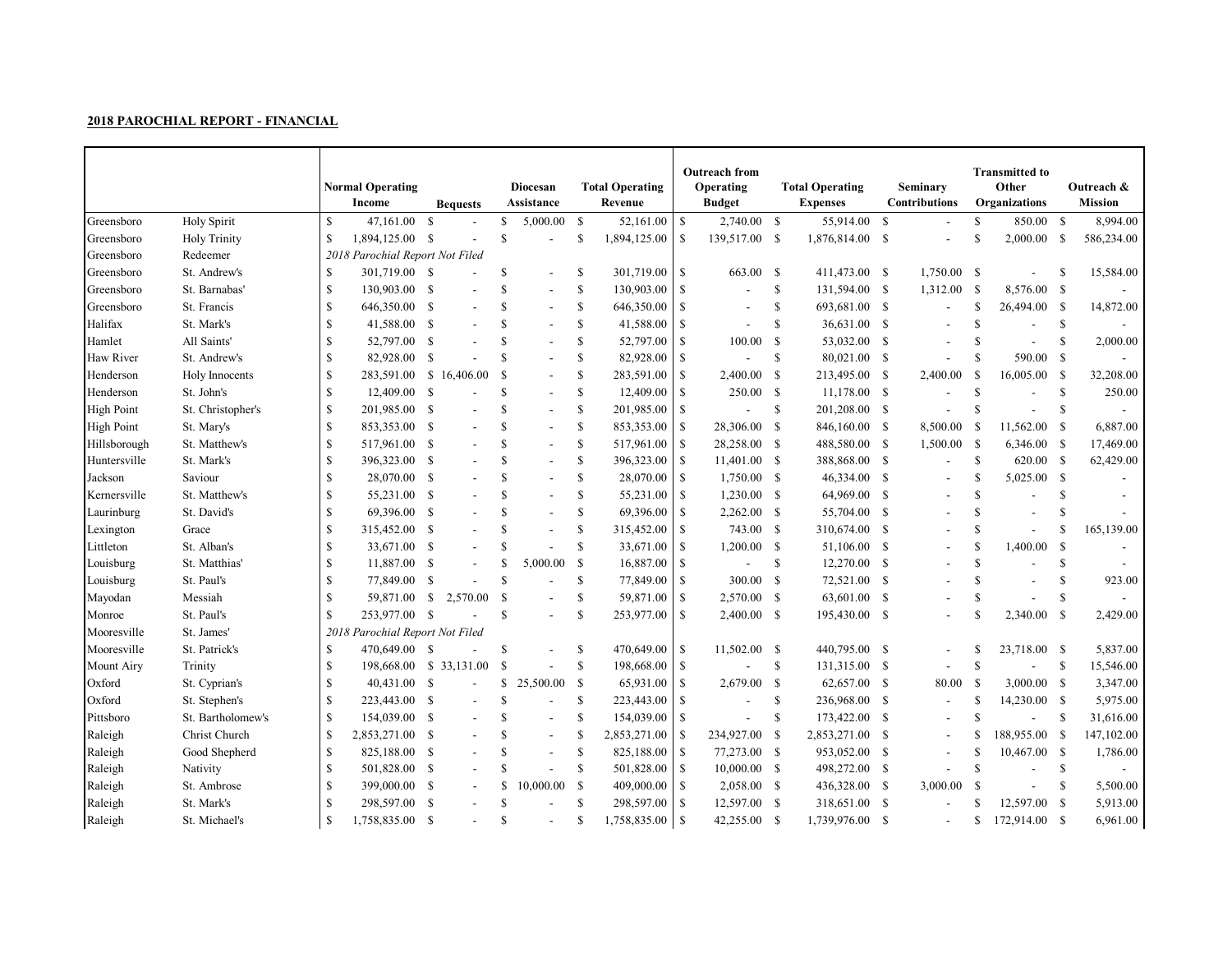|                      |                    |               | <b>Normal Operating</b><br>Income              |               | <b>Bequests</b> |               | Diocesan<br>Assistance   |               | <b>Total Operating</b><br>Revenue |               | <b>Outreach from</b><br>Operating<br><b>Budget</b> |               | <b>Total Operating</b><br><b>Expenses</b> |      | Seminary<br>Contributions |               | <b>Transmitted to</b><br>Other<br>Organizations |               | Outreach &<br><b>Mission</b> |
|----------------------|--------------------|---------------|------------------------------------------------|---------------|-----------------|---------------|--------------------------|---------------|-----------------------------------|---------------|----------------------------------------------------|---------------|-------------------------------------------|------|---------------------------|---------------|-------------------------------------------------|---------------|------------------------------|
| Raleigh              | St. Timothy's      | <sup>\$</sup> | 487,606.00                                     | <sup>S</sup>  |                 | \$            | 5,000.00                 | <sup>\$</sup> | 492,606.00                        | -S            | $\overline{\phantom{a}}$                           | \$            | 505,125.00                                | - \$ | 3,000.00                  | \$            |                                                 | \$            | 6,367.00                     |
| Reidsville           | St. Thomas'        | \$.           | 174,155.00 \$                                  |               |                 | <sup>\$</sup> | $\overline{\phantom{a}}$ | \$            | 174,155.00                        | <b>S</b>      | $\overline{\phantom{a}}$                           | \$            | 151,908.00 \$                             |      |                           | <sup>\$</sup> | 240.00                                          | - S           | 2,948.00                     |
| Ridgeway             | Good Shepherd      | \$.           | 9,482.00                                       | <sup>S</sup>  |                 | <sup>\$</sup> |                          | <sup>\$</sup> | 9,482.00                          | <b>S</b>      | 50.00                                              | -S            | 9,342.00                                  | - S  | 100.00                    | -S            |                                                 | S             |                              |
| Roanoke Rapids       | All Saints'        | S             | 112,207.00                                     | -S            |                 | <sup>\$</sup> | $\overline{\phantom{a}}$ | $\mathbb{S}$  | 112,207.00                        | -S            | $\overline{a}$                                     | \$            | 109,087.00 \$                             |      | $\overline{a}$            | <sup>\$</sup> | $\blacksquare$                                  | \$            | 3,786.00                     |
| Rockingham           | Messiah            | \$            | 10,440.00                                      | - S           |                 | $\mathbf S$   | $\overline{a}$           | $\mathbb{S}$  | 10,440.00                         | <sup>\$</sup> |                                                    | \$            | 13,017.00                                 | -S   |                           | \$            | $\blacksquare$                                  | $\mathbb{S}$  |                              |
| <b>Rocky Mount</b>   | Good Shepherd      | \$.           | 467,893.00                                     | - S           |                 | $\mathbf S$   | $\overline{\phantom{a}}$ | $\mathbb{S}$  | 467,893.00                        | <sup>\$</sup> | 7,077.00                                           | -S            | 503,196.00                                | -S   | $\overline{a}$            | \$.           | 876.00                                          | - S           | 36,300.00                    |
| Rocky Mount          | St. Andrew's       |               | 273,875.00                                     | <b>S</b>      |                 | <sup>\$</sup> | $\overline{\phantom{a}}$ | $\mathbb{S}$  | 273,875.00                        | <sup>S</sup>  | 937.00                                             | $\mathbf s$   | 281,787.00                                | -S   |                           | <sup>\$</sup> | 675.00                                          | - \$          | 6,235.00                     |
| Roxboro              | St. Mark's         | \$            | 32,607.00                                      | - \$          | 1,002.00        | <sup>\$</sup> | 5,000.00                 | <sup>\$</sup> | 37,607.00                         | $\mathbb{S}$  |                                                    | \$            | 84,597.00                                 | -S   | $\overline{a}$            | <sup>\$</sup> | 3,475.00 \$                                     |               |                              |
| Salisbury            | St. Luke's         | \$            | 488,726.00 \$                                  |               |                 | <sup>S</sup>  |                          | \$            | 488,726.00                        | $\mathbb{S}$  | 10,800.00                                          | - S           | 448,824.00 \$                             |      | $\overline{\phantom{a}}$  | <sup>S</sup>  | 1,568.00 \$                                     |               | 7,639.00                     |
| Salisbury            | St. Matthew's      | S             | 30,683.00 \$                                   |               |                 | <sup>\$</sup> |                          | \$            | 30,683.00                         | $\mathbb{S}$  | 1,425.00 \$                                        |               | 35,092.00 \$                              |      | 200.00                    | -S            | 200.00                                          | $\mathbb{S}$  |                              |
| Salisbury            | St. Paul's         | \$.           | 53,369.00 \$                                   |               |                 | <sup>\$</sup> |                          | $\mathbb{S}$  | 53,369.00                         | <sup>S</sup>  | 805.00 \$                                          |               | 51,835.00 \$                              |      |                           | \$.           |                                                 | <b>S</b>      |                              |
| Sanford              | St. Thomas'        | S             | 260,981.00                                     | <b>S</b>      |                 | <sup>\$</sup> | $\overline{a}$           | \$            | 260,981.00                        | <sup>\$</sup> | 6,570.00 \$                                        |               | 246,699.00 \$                             |      | $\overline{\phantom{a}}$  | \$            |                                                 | \$.           |                              |
| <b>Scotland Neck</b> | Trinity            | S             | 82,095.00                                      | <sup>S</sup>  |                 | $\mathbf S$   | $\overline{a}$           | $\mathbb{S}$  | 82,095.00                         | $\mathbb{S}$  | $\blacksquare$                                     | $\mathbb{S}$  | 74,564.00 \$                              |      | 737.00                    | -S            |                                                 | <b>S</b>      |                              |
| Seven Lakes          | St. Mary Magdalene | S             | 58,577.00                                      | - \$          |                 | $\mathbf S$   | $\overline{\phantom{a}}$ | $\mathbf S$   | 58,577.00                         | <sup>S</sup>  | $1,055.00$ \$                                      |               | 80,007.00 \$                              |      | 1,196.00                  | -S            | 6,305.00                                        | <sup>\$</sup> |                              |
| Smithfield           | San Jose Mission   |               | 9,808.00 \$                                    |               |                 | $\mathcal{S}$ | $\blacksquare$           | $\mathbb{S}$  | 9,808.00                          | $\mathbb{S}$  | 2,875.00 \$                                        |               | 7,217.00 \$                               |      |                           | $\mathbb{S}$  |                                                 | \$            |                              |
| Smithfield           | St. Paul's         | \$            | 292,561.00 \$                                  |               |                 | <sup>\$</sup> | $\overline{a}$           | S             | 292,561.00                        | <sup>\$</sup> | $4,500.00$ \$                                      |               | 275,384.00 \$                             |      | 2,500.00                  | <sup>S</sup>  | 630.00                                          | - S           | 4,039.00                     |
| Southern Pines       | Emmanuel           | S             | 971,469.00 \$                                  |               |                 | $\mathcal{S}$ | $\blacksquare$           | \$            | 971,469.00                        | \$            | 84,310.00 \$                                       |               | 1,057,651.00 \$                           |      | $\overline{\phantom{a}}$  | \$            | 21,029.00 \$                                    |               | 19,146.00                    |
| Speed                | St. Mary's         | S             | 19,007.00 \$                                   |               |                 | <sup>\$</sup> | $\overline{\phantom{a}}$ | \$            | 19,007.00                         | $\mathbb{S}$  |                                                    | \$            | 14,678.00 \$                              |      |                           | <sup>\$</sup> | 165.00 S                                        |               |                              |
| Statesville          | Trinity            | S             | 250,035.00                                     | - S           |                 | <sup>\$</sup> |                          | $\mathbb{S}$  | 250,035.00                        | -S            |                                                    | S             | 252,219.00                                | -S   |                           | \$.           |                                                 | S             |                              |
| Tarboro              | Calvary            | S             | 363,091.00                                     | - \$          |                 | <sup>\$</sup> | $\overline{a}$           | \$            | 363,091.00                        | <sup>S</sup>  | 5,000.00                                           | -S            | 378,351.00                                | -S   |                           | \$.           | $\overline{\phantom{a}}$                        | S             | 16,504.00                    |
| Tarboro              | St. Luke's         |               | 18,116.00                                      | - S           |                 | $\mathbf S$   | $\overline{\phantom{a}}$ | $\mathbf S$   | 18,116.00                         | <sup>S</sup>  | $\overline{a}$                                     | <sup>\$</sup> | 23,722.00                                 | -S   |                           |               | $\overline{a}$                                  | \$.           | 755.00                       |
| Tarboro              | St. Michael's      | S             | 58,794.00                                      | -S            |                 | $\mathbf S$   | $\overline{\phantom{a}}$ | $\mathbb{S}$  | 58,794.00                         | S             | 3,975.00 \$                                        |               | 63,390.00                                 | -S   |                           |               |                                                 | <b>S</b>      |                              |
| Wadesboro            | Calvary            | \$            | 117,339.00                                     | <sup>\$</sup> | 7,000.00        | \$            | $\overline{\phantom{a}}$ | $\mathbb{S}$  | 117,339.00                        | <sup>\$</sup> | 511.00 \$                                          |               | 229,804.00                                | -S   |                           |               |                                                 | S             |                              |
| Wake Forest          | St. John's         | \$            | 341,018.00                                     | - S           |                 | <sup>\$</sup> | $\overline{a}$           | \$            | 341,018.00                        | <sup>\$</sup> | $6,935.00$ \$                                      |               | 623,605.00 \$                             |      |                           | S             |                                                 | S             | 639,628.00                   |
| Walnut Cove          | Christ Church      | \$            | 47,425.00 \$                                   |               | 5,000.00        | S             |                          | \$            | 47,425.00                         | $\mathbb{S}$  | $1,300.00$ \$                                      |               | 42,064.00 \$                              |      | 100.00                    | -S            |                                                 | S             |                              |
| Warrenton            | Emmanuel           | S             | 64,186.00 \$                                   |               |                 | <sup>\$</sup> | $\overline{\phantom{a}}$ | \$            | 64,186.00                         | <sup>\$</sup> | 85.00 \$                                           |               | 5,805.00 \$                               |      |                           | <sup>\$</sup> |                                                 | S             |                              |
| Waxhaw               | St. Margarets'     | \$.           | 896,356.00 \$                                  |               |                 | <sup>\$</sup> | $\overline{\phantom{a}}$ | \$            | 896,356.00                        | <sup>\$</sup> | 13,500.00 \$                                       |               | 927,536.00                                | -S   |                           | \$            | 780.00                                          | -S            | 32,623.00                    |
| Weldon               | Grace              | S             | 35,409.00                                      | - \$          |                 | <sup>\$</sup> |                          | $\mathbb{S}$  | 35,409.00                         | <sup>\$</sup> | 3,557.00 \$                                        |               | 48,163.00                                 | -S   |                           | \$.           | $\overline{\phantom{a}}$                        | <b>S</b>      | 1,255.00                     |
| Wilson               | La Guadalupana     |               | 19,905.00                                      | - \$          |                 | <sup>\$</sup> | $\overline{\phantom{a}}$ | $\mathbf S$   | 19,905.00                         | $\mathbb{S}$  | $1,500.00$ \$                                      |               | 14,863.00                                 | - S  |                           | S             |                                                 | <sup>\$</sup> | 345.00                       |
| Wilson               | St. Mark's         | \$.           | 21,598.00 \$                                   |               |                 | $\mathbf S$   | $\overline{a}$           | $\mathbb{S}$  | 21,598.00                         | <sup>S</sup>  | 2,975.00 \$                                        |               | 23,206.00                                 | - S  |                           | <sup>\$</sup> |                                                 | \$.           |                              |
| Wilson               | St. Timothy's      |               | 409,442.00 \$                                  |               |                 | <sup>\$</sup> | $\overline{\phantom{a}}$ | $\mathbb{S}$  | 409,442.00                        | $\mathbb{S}$  | 6,627.00 \$                                        |               | 371,502.00 \$                             |      | 3,800.00                  | -S            | 14,239.00                                       | -S            | 12,456.00                    |
| Winston-Salem        | St. Anne's         | \$.           | 281,816.00 \$                                  |               |                 | $\mathbf S$   | $\overline{a}$           | $\mathbf S$   | 281,816.00                        | $\mathbb{S}$  | 2,513.00 \$                                        |               | 280,751.00 \$                             |      | 1,000.00                  | - S           | 820.00                                          | - S           | 16,371.00                    |
| Winston-Salem        | St. Paul's         | S             | 2,310,064.00 \$                                |               |                 | <sup>\$</sup> |                          | <sup>\$</sup> | 2,310,064.00                      | $\mathbb{S}$  | 39,461.00 \$                                       |               | 2,574,113.00 \$                           |      |                           | S             | $\overline{\phantom{a}}$                        | S             | 202,214.00                   |
| Winston-Salem        | St. Stephen's      | S             | 116,014.00 \$                                  |               | 736.00          | <sup>\$</sup> |                          | $\mathbb{S}$  | 116,014.00                        | <sup>\$</sup> |                                                    | <sup>\$</sup> | 128,014.00 \$                             |      |                           | \$            |                                                 | <sup>\$</sup> | 100.00                       |
| Winston-Salem        | St. Timothys       |               | 871,855.00                                     | -S            |                 | <b>S</b>      |                          | $\mathbf S$   | 871,855.00                        | -S            | 8,166.00                                           | - \$          | 902,469.00                                | - S  |                           |               | 315.00                                          | -S            | 74,265.00                    |
|                      | <b>Totals</b>      | $\mathbf S$   | $43,246,963.00$ \ \$ 68,936.00 \ \$ 296,044.00 |               |                 |               |                          | $\mathbf{s}$  | 43,543,007.00                     | S             | 1,730,526.00                                       | -S            | 43,845,959.00                             | l \$ | 39,475.00                 |               | \$1,212,056.00                                  | $\mathbf{s}$  | 4,346,192.00                 |